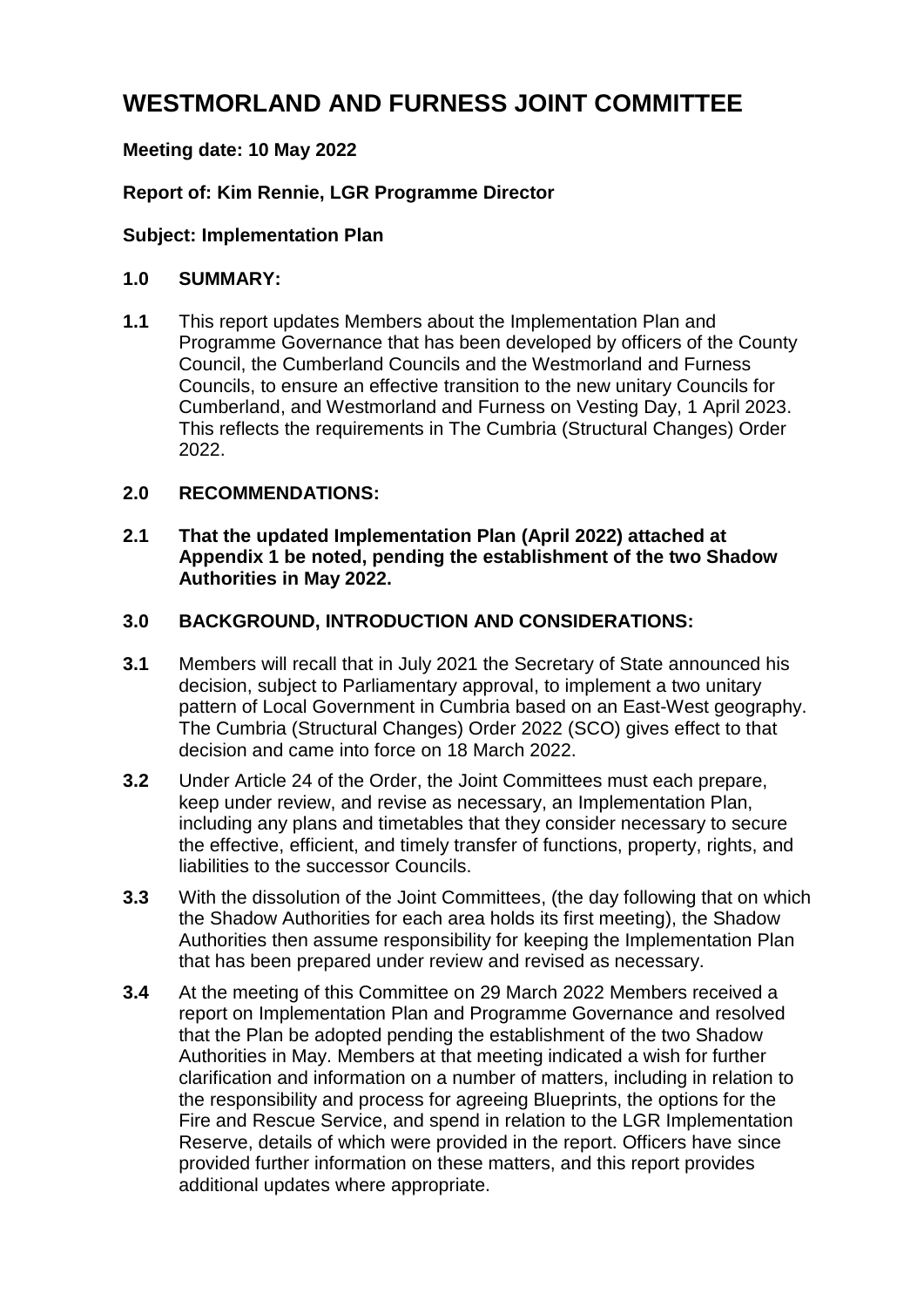# **4.0 CURRENT POSITION**

- **4.1** Progress has continued to be made in delivering the LGR Programme, and the Implementation Plan has subsequently been updated to reflect the progress made and in the light of comments made by the Joint Committees. The updated Implementation Plan is attached at Appendix 1 and will continue to be kept under review.
- **4.2** Since Members last considered the Implementation Plan progress has included:
	- The embedding of the programme structure, and associated leadership and governance model together with agreed ways of working, developed as part of the Reset of arrangements in February
	- Continuation of the three-way Senior Responsible Officer(s) (SROs) arrangement with accountability for programme delivery, and continuation of the Chief Executive level LGR Programme Board, as the Implementation Team, to oversee and direct the work being done
	- The operation of thematic and cross cutting officer working groups, with the creation of new groups where appropriate, to provide service and technical expertise and deliver projects to support to the process
	- The continued development of the Data-Hub, and analysis of the information it holds, providing a coordinated approach to data collection, analysis, and provision
	- Use of internal resources has been supplemented by KPMG as the Strategic Partner to the Programme, adding capacity and expertise, and acting as advisors and critical friends to the programme. Most recently this has involved data analysis, support around day one readiness and identifying the "must have" deliverables, to ensure the councils can operate safely from Vesting Day in a consistent way. They have been helping to identifying the interfaces and tracking progress, helping to create generic guidance/training for/on the development of Blueprints, and providing some quality assurance to work that is being undertaken on assets, including how the recommendations as to future locations of Headquarters will be determined
	- The further development of the overall Programme Timeline and the approach to the Implementation Phase of the Programme
	- The selection process for the Interim Statutory Officers required to be designated at the first meetings of the Shadow Authorities
	- On-going work to collate HR data and policies, and engage and consult with staff and unions
	- The formal establishment of the Programme Management Team incorporating a Programme Management Office to coordinate the delivery of the programme, with Programme and Project Management, and Support staff formally seconded/transferred to the Programme from 1 April 2022, and a further recruitment process underway
	- The continued operation of the LGR Implementation Reserve in line with the agreed Memorandum of Understanding governing the operation of this fund
	- On-going work to support the Joint Committees and develop the work programmes/forward plans of the Shadow Authorities from May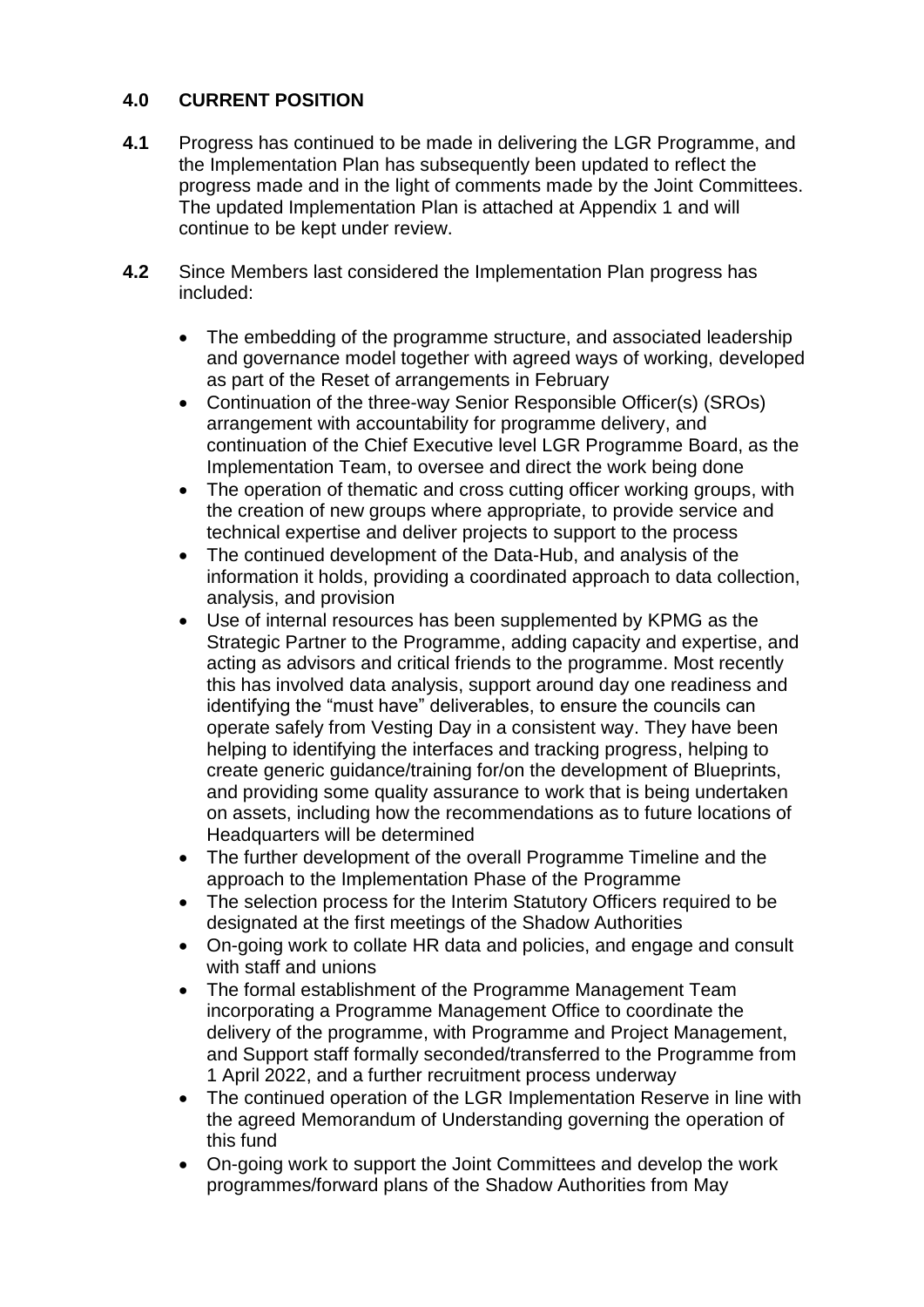- Continued work to evaluate the options for Day 1 delivery of services and to develop draft Blueprints for Shadow Authority consideration
- Representations made to Government on the draft Section 24 Direction that is proposed for all Councils/areas in this phase of Local Government Re-Organisation
- The continued delivery of communications plans for staff, Members, and key partners/stakeholders.
- **4.3** In terms of the development of draft Blueprints, the advice is now that these will be an Executive function of the Shadow Authorities, and it is anticipated that when established, Members of Shadow Authorities will want to have the benefit of and give early consideration to the work done to date. Members will be able to discuss and steer this through a range of informal and more formal mechanisms (e.g., task and finish groups, presentations, Committees etc.), to enable further development over the spring/summer, and beyond as part of the Strategic Planning process, (integrating the corporate planning (Council Plan), financial and service planning cycles).
- **4.4** For each Shadow Authority the draft Blueprint will pull together at a high level, the work done on baselining and options appraisal to date, also with that done on budget disaggregation/aggregation, (in line with the principles highlighted in the last report), to provide a baseline statement as to what services, staff and budget is envisaged each Authority is likely to have on Vesting Day. In a number of service areas transitional arrangements may be required/recommended pending any preferred option being deliverable. The focus of draft Blueprints will be on making the transition to the new Authorities a safe, legal, and smooth one, whilst paving the way for further transformation, and longer-term options development/consideration should Authorities so wish. The development of draft Blueprints is further described in the updated Implementation Plan attached at Appendix 1.
- **4.5** In respect of Cumbria Fire and Rescue service the Government's continued intention is that the fire service should be provided on a county basis with two potential options to achieve this. The first is for the functions to be transferred to the Police and Crime Commissioner for Cumbria by Order made under section 4A of the Fire and Rescue services Act 2004, should the Secretary of State be satisfied that the relevant statutory tests are met. The second option is for the Secretary of State to create a new combined fire and rescue authority. However, all options remain in scope at this time and discussions are on-going with Civil Servants in relation to these to enable effective planning in the context of the Structural Changes Order. Work as required is being developed through the Cumbria Fire and Rescue Service Transition Board.

#### **5.0 OPTIONS, INCLUDING ALTERNATIVES (IF ANY)**

**5.1** It is recommended that Members note the updated Implementation Plan at Appendix 1, in line with the Structural Changes Order requirement to prepare, keep under review and revise this as necessary.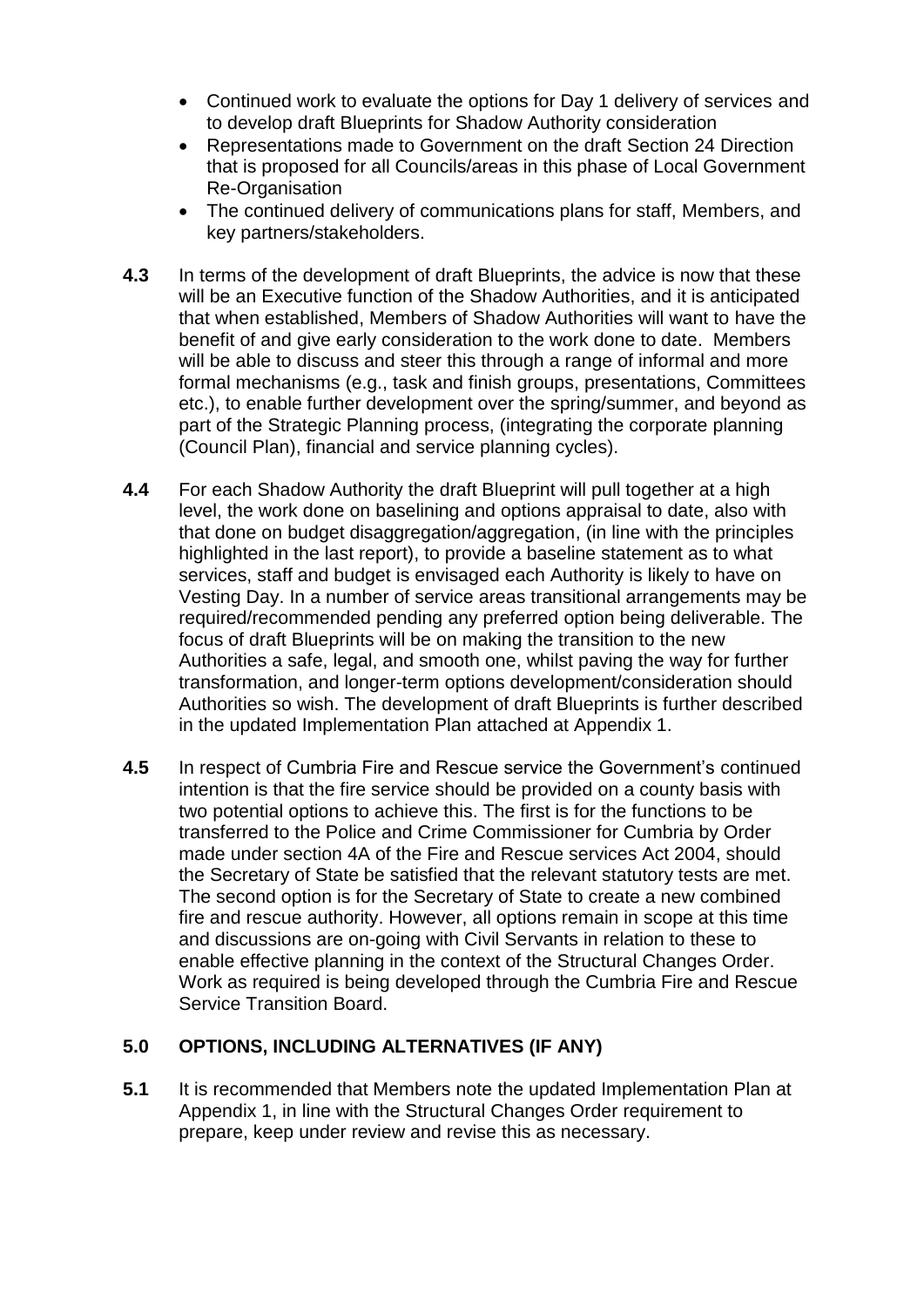**5.2** The Shadow Authorities will hold their first meetings on 17 May, and should the Committee so wish any agreed comments can be brought to the attention of the Members of the Authority.

# **6.0 IMPLICATIONS:**

#### **6.1 Financial and Procurement:**

- **6.1.1** The funding available to deliver the Implementation Plan is through the LGR Implementation Reserve. This has been described in detail in a previous report.
- **6.1.2** Any funding required to support transformational change will need to be agreed as part of the budget setting processes for the two new Unitary Councils.

## **6.2 Staffing:**

**6.2.1** There are no direct implications associated with this report.

## **6.3 Legal:**

- **6.3.1** To comply with the Cumbria (Structural Changes) Order 2022 the following Articles are relevant that relate to the Implementation Plan.
- **6.3.3** Article 22 provides that all Councils have an additional function, exercisable only in the transitional period beginning on the coming into force of the Order and ending on the fourteenth day after the 2022 election day, of preparing for and facilitating the economic, effective, efficient, and timely transfer to the, of such of its functions, property, rights, and liabilities as relate to the new Unitary Councils.
- **6.3.4** Article 24 further provides that the Joint Committees each prepare, keep under review, and revise as necessary, an Implementation Plan which must include—

(a) such plans and timetables as are in the opinion of each Joint Committee necessary to secure the effective, efficient, and timely discharge of the article 22 functions (referenced above); and

(b) such budgets and plans as it considers necessary or desirable to facilitate the economic, effective, efficient, and timely discharge, on and after 1st April 2023, of the functions that, before that date, are functions of the County Council, the Cumberland councils, or the Westmorland and Furness councils.

- **6.3.5** For the purposes of (a) preparing, reviewing, and revising the Implementation Plan, (b) discharging the article 22 functions, and (c) discharging such other functions as may be conferred on it, each Joint Committee must have regard to the information supplied to the Secretary of State in support of the proposal for single tier local government in Cumbria.
- **6.3.6** The report presents an updated Implementation Plan for noting by the Joint Committee. This will be kept under review and considered further by the Shadow Authorities.